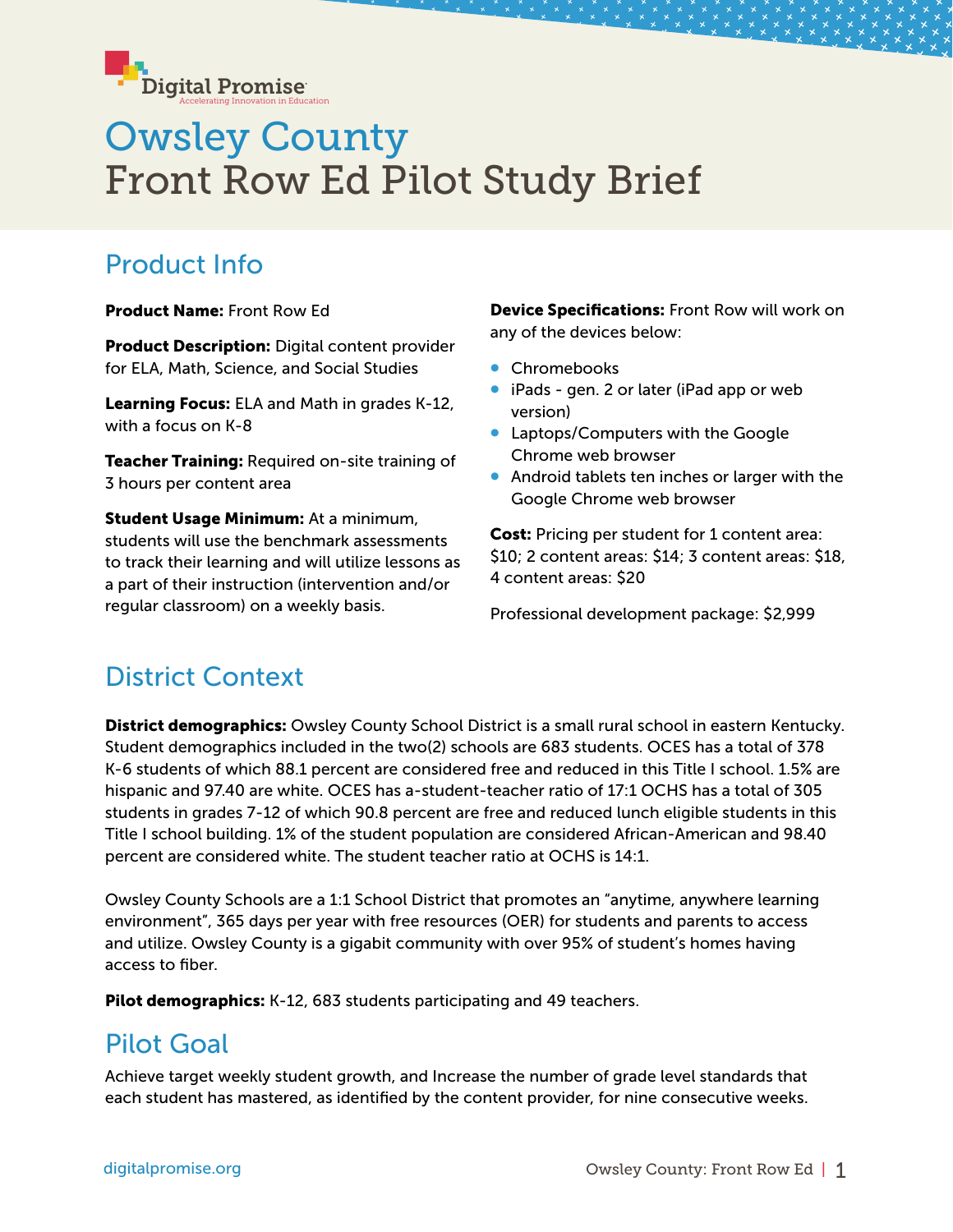#### Implementation Plan

Duration: October 2017 - May 2018

**Quality of Support: Professional development** was offered in our district and was provided by FrontRow Ed personnel; the professional development was on-site and content specific so teachers were able to attend those sessions specifically designed for their content. Building principals and district administrators attended the training with teachers. In addition to the on-site professional learning that is provided, FrontRow Ed offers an online community for support as well as a Help Section with areas for specific contents and for both teachers and administrators.

Implementation Model: We began implementing the free version of the program K-12 in both Reading and Math in August 2017. In October of 2017, we purchased the School Edition for Reading and Math, which provided additional resources as well

#### Findings

Actual implementation model: Our implementation aligned with our implementation plan. In addition to those elements we planned for in implementation (ELA and Math content, specifically), we were able to add both Science and Social Studies learning experiences for students.

**Educator engagement:** Based on usage data available from the program, ALL reading and math teachers in grades K-12 utilized the program, with the most substantial usage occurring in grades 1-8.

**Educator satisfaction: Teachers were very** satisfied with the program, with some even switching their lesson plans to include Front Row Ed in place of previously utilized resources. Additional feedback information from staff will be collected at the conclusion of this semester.

as access to benchmark assessments. The program was used as part of our system of interventions and to support regular classroom instruction. Also in October of 2017, we were able to obtain a trial of both Science and Social Studies materials, so we were able to add these opportunities for teachers that were not anticipated in the beginning.

Data collected: Data collected includes student usage by teacher, by grade level, and by content. Data are available in real time as students work in the program. Data are used by teachers during weekly professional learning community meetings and every three weeks to evaluate impact on interventions. The program is a part of our non-traditional instruction program (virtual learning days for students when school is not in session), and student and parent feedback is gathered at the conclusion of this program.

**Student engagement:** From August through January of this school year, students answered nearly 400,000 questions in Reading and Math, with third grade, fifth grade, and eleventh grade showing the highest numbers.

**Student satisfaction:** Students responded favorably to the program. Elementary students in particular enjoyed the concept of the Piggy Store where they could track and spend their program rewards. Students indicated that the program was more engaging that other software programs they had used. Additional feedback information from students will be collected at the conclusion of this semester.

**Student learning:** All students engaged in the pilot. At the conclusion of this year, we will compare academic growth of students as compared to previous years when other programs were used.